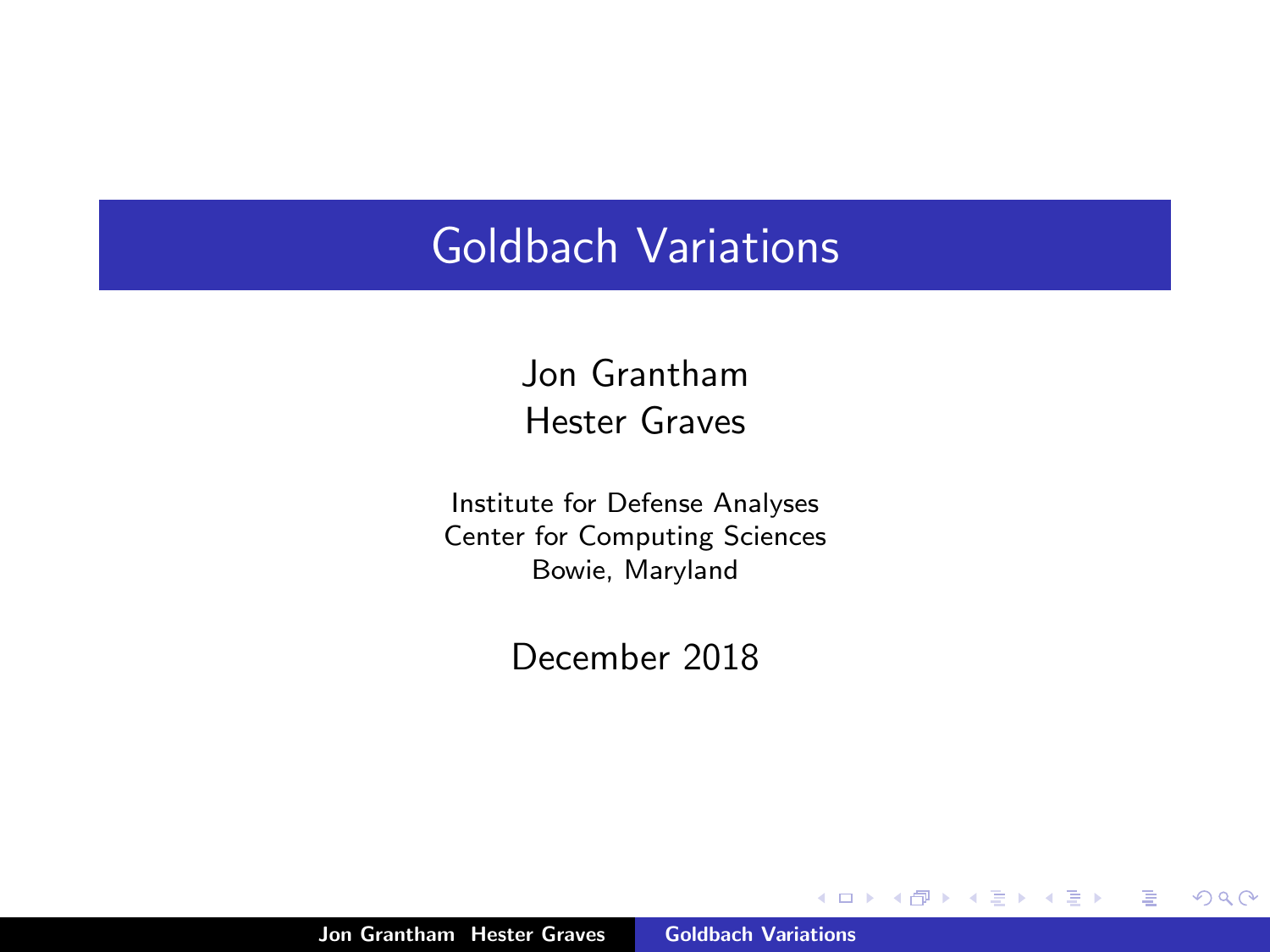- $\blacktriangleright$  The conjecture that prompted this research as follows:
- In Let A be the set of numbers a for which  $a^2 + 1$  is prime. Then every  $a \in A$  ( $a > 1$ ) can be written in the form  $a = b + c$ , for  $b, c \in A$ .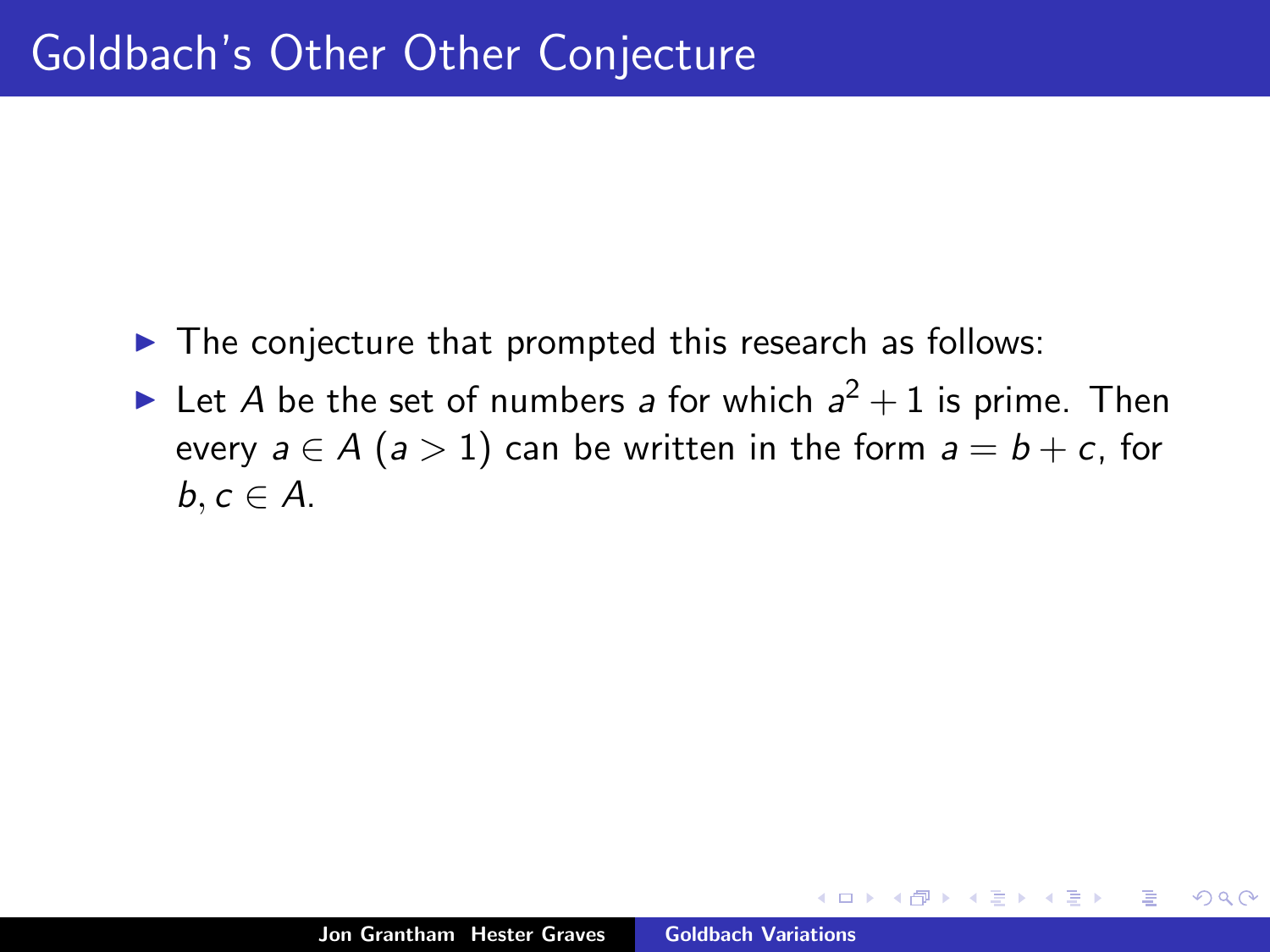- $\blacktriangleright$  The conjecture that prompted this research as follows:
- In Let A be the set of numbers a for which  $a^2 + 1$  is prime. Then every  $a \in A$  ( $a > 1$ ) can be written in the form  $a = b + c$ , for  $b, c \in A$ .
- ▶ This comes from a October 1, 1742 letter from Goldbach to Euler.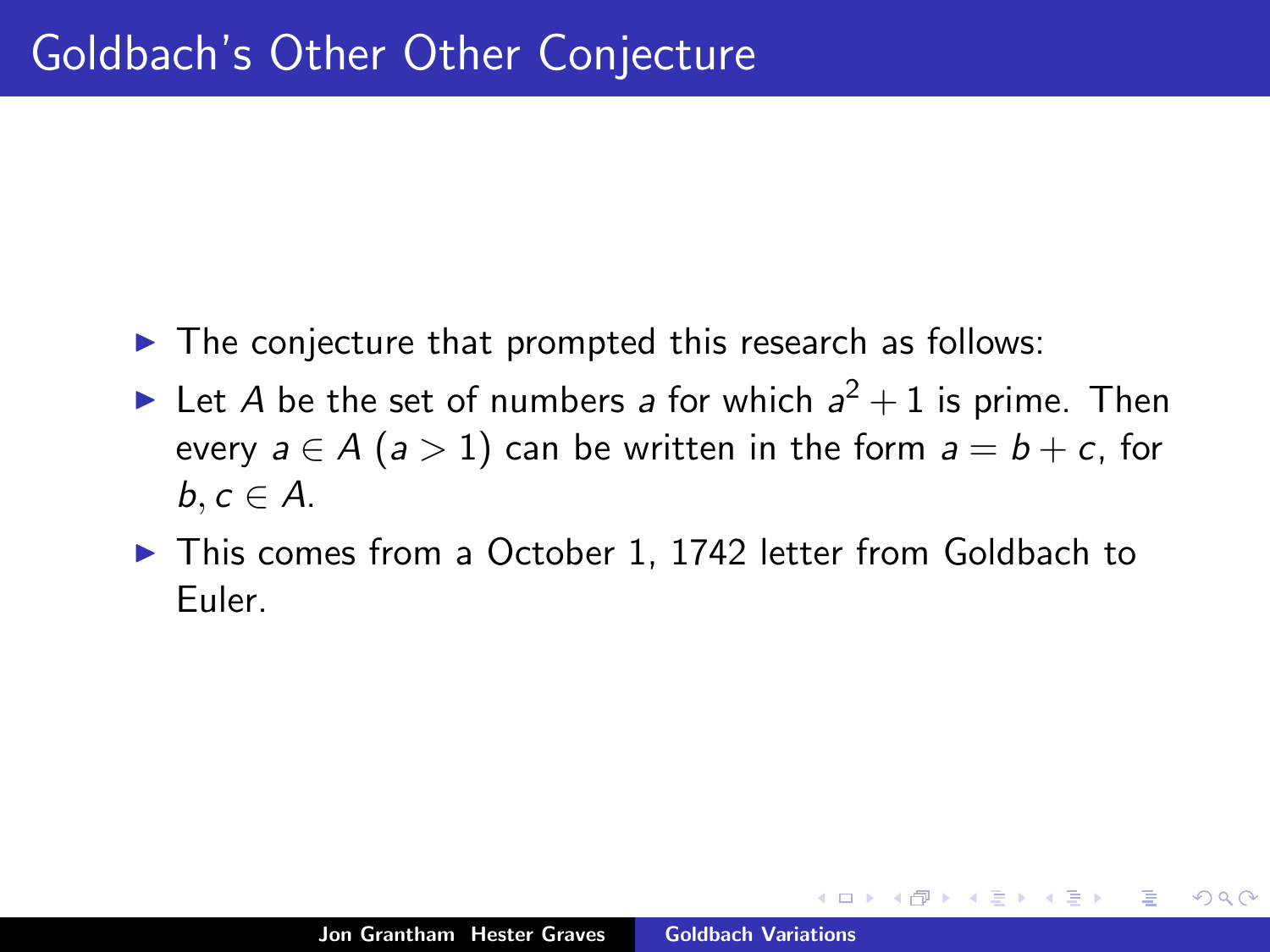

I (Used under a Creative Commons Attribution-NonCommercial 2.5 license. See xckd.com/license.html)

K ロ ⊁ K 倒 ≯ K ミ ⊁ K ミ ≯

 $2Q$ 

扂

Jon Grantham Hester Graves [Goldbach Variations](#page-0-0)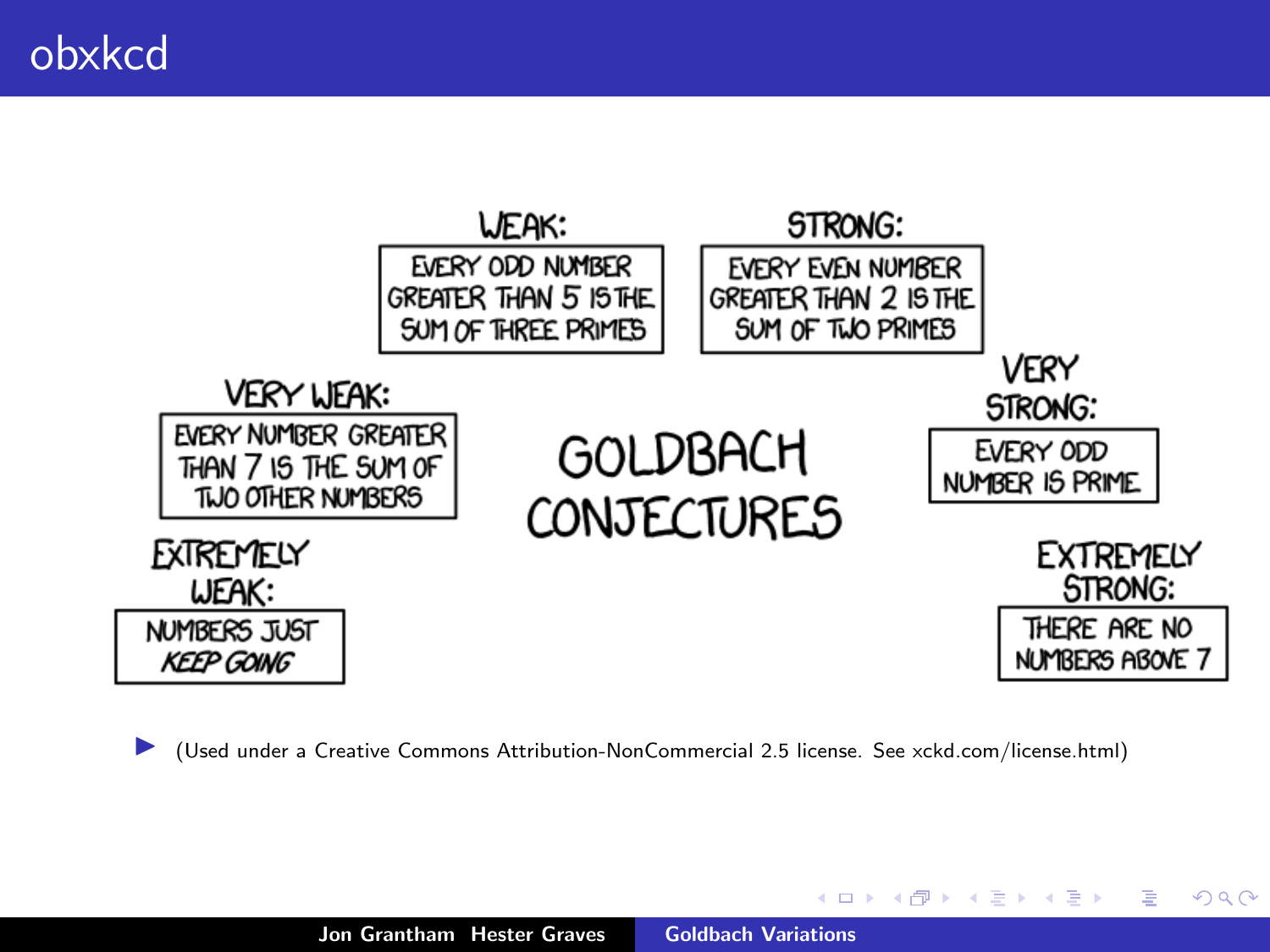$\blacktriangleright$  The first thing to observe is it would be useful to have a table of numbers of the form  $x^2 + 1$  to test these ideas.

 $\leftarrow$   $\Box$ 

A.

 $2Q$ 

扂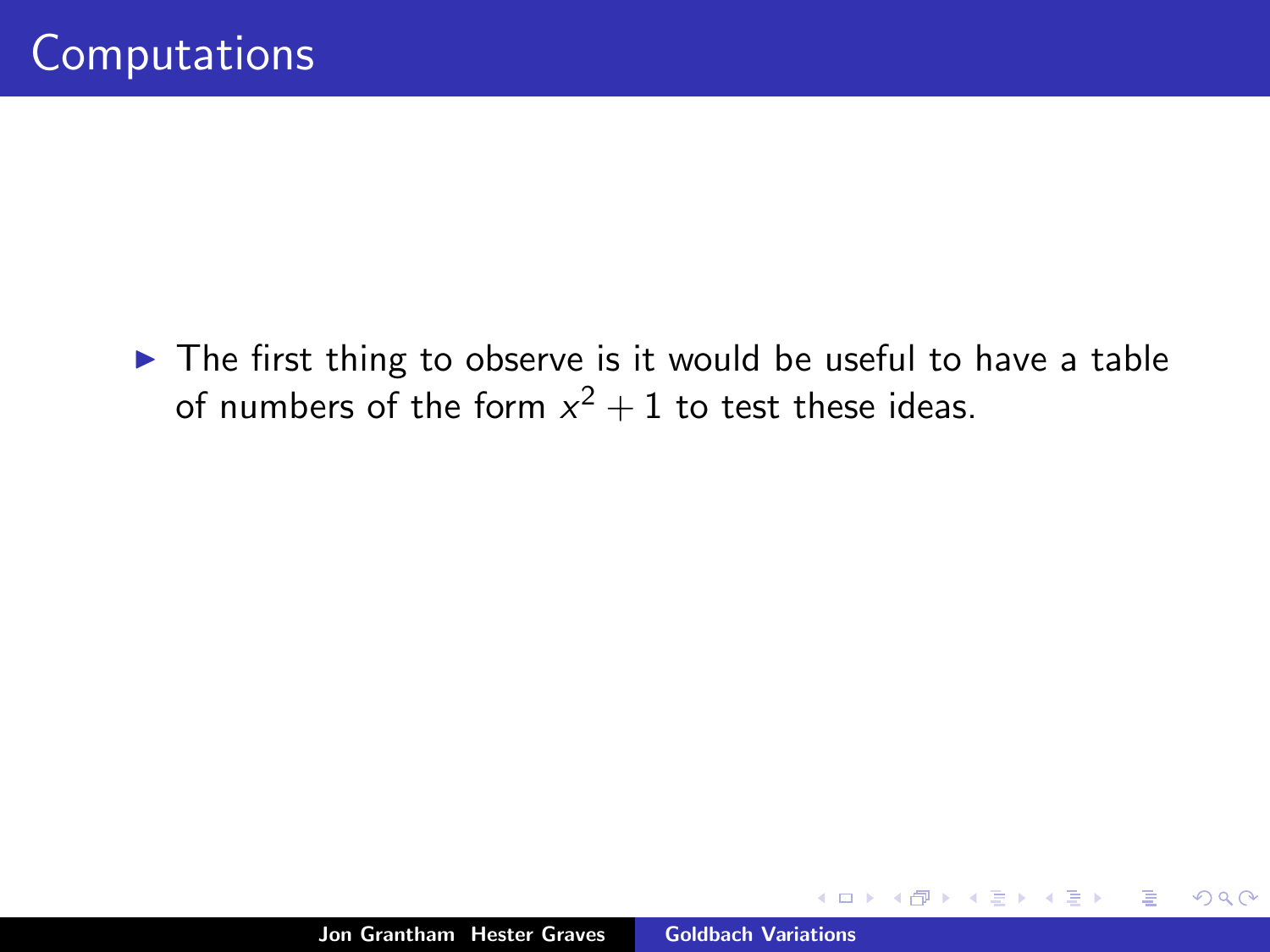- $\triangleright$  The first thing to observe is it would be useful to have a table of numbers of the form  $x^2 + 1$  to test these ideas.
- I noted that a table up to  $10^{25}$  had been computed by Wolf and Gerbicz (2010).
- $\blacktriangleright$  I said. "I can beat that."

 $\Omega$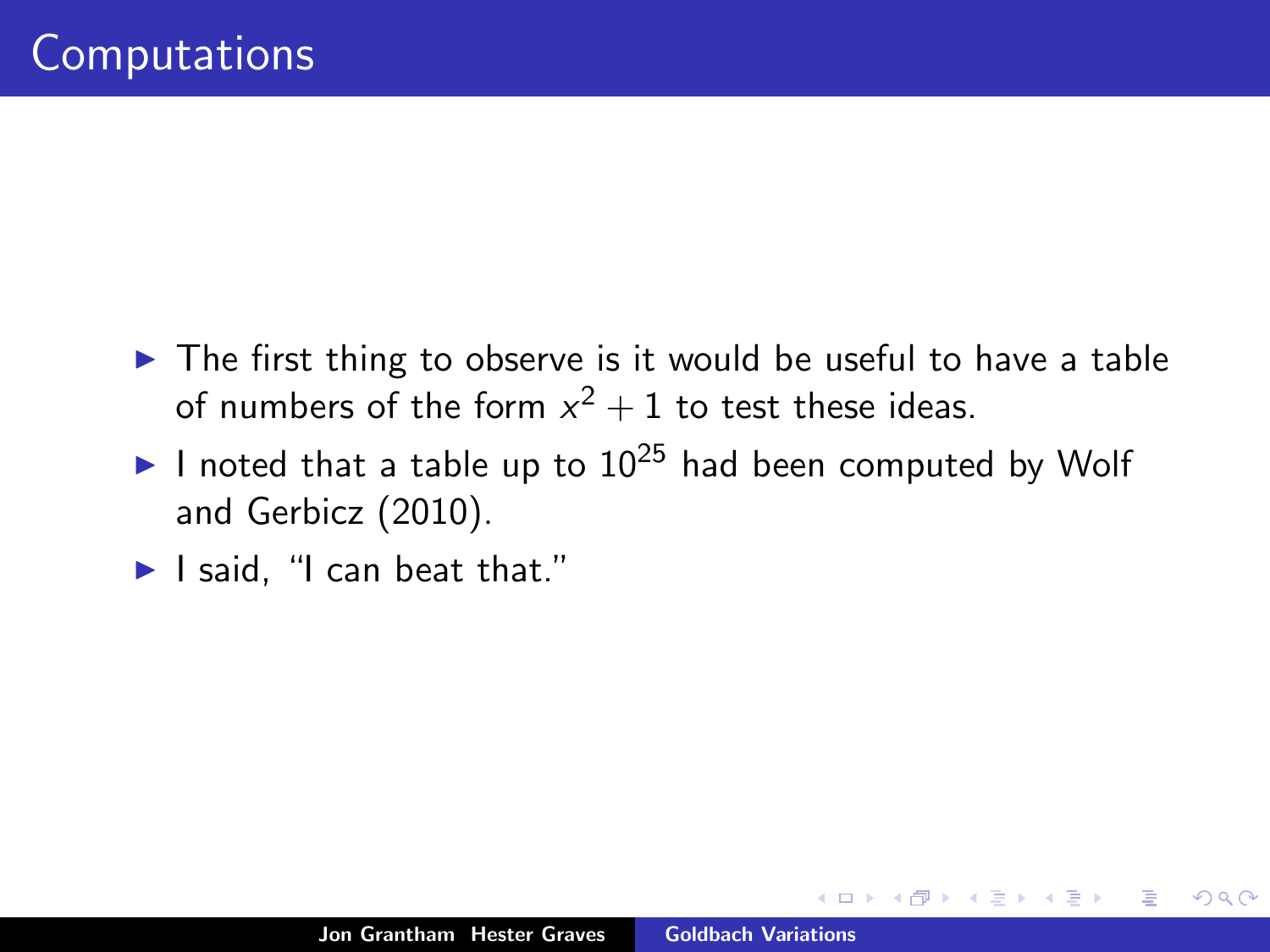- $\blacktriangleright$  Let  $\pi_q(x)$  be the number of primes of the form  $a^2 + 1$  up to x.
- $\triangleright \pi_a(10^{26}) = 237542444180.$
- $\blacksquare$   $\pi_a(10^{27})$  = 722354138859.
- $\blacktriangleright \pi_a(10^{28}) = 2199894223892.$
- $\triangleright \pi_a(6.25 \times 10^{28}) = 5342656862803.$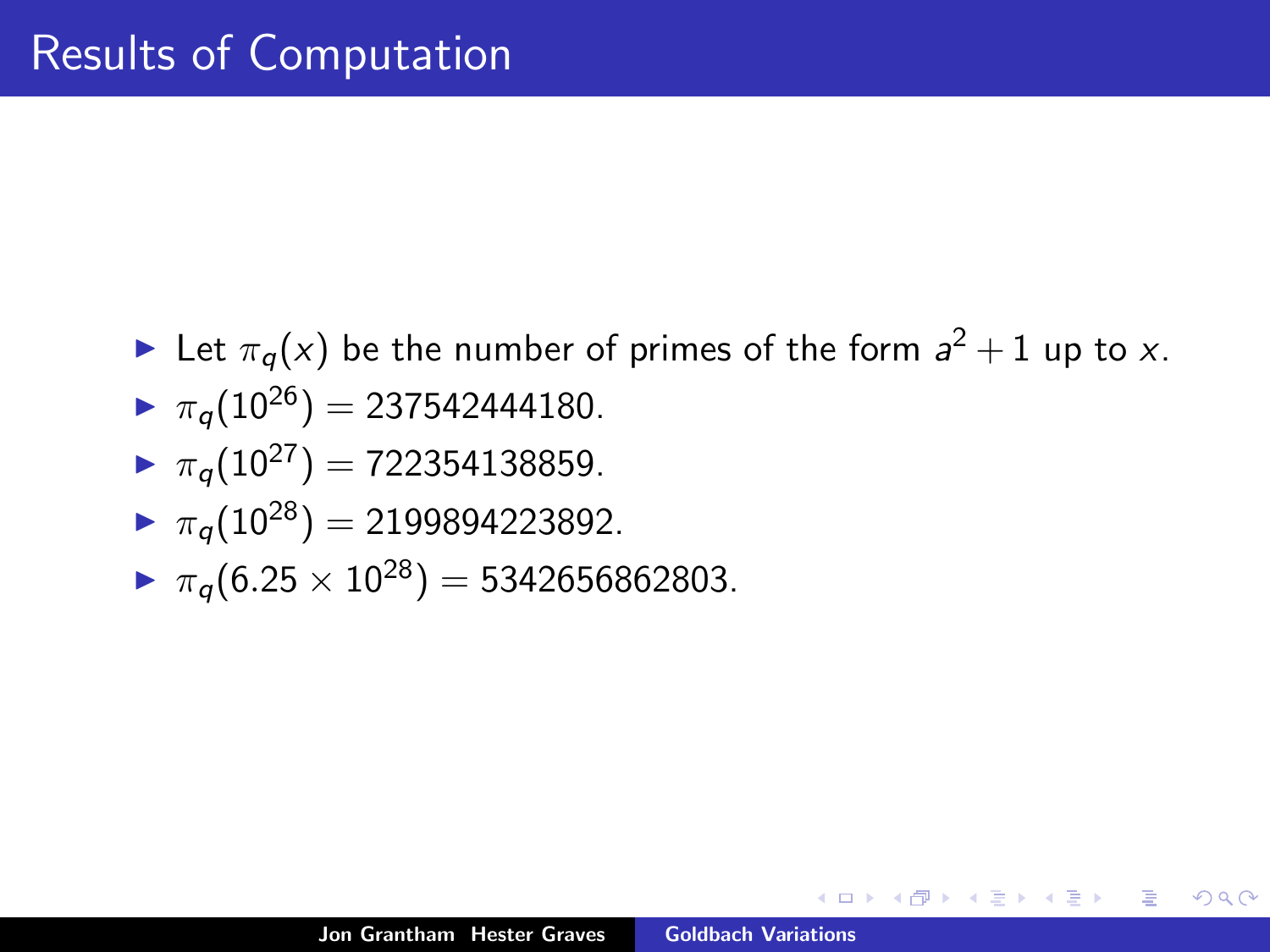$\blacktriangleright$  We have confirmed Goldbach's conjecture up to  $10^{28}$ . I.e. for a up to  $10^{14}$ .

 $\leftarrow$   $\Box$ 

A

 $2Q$ 

扂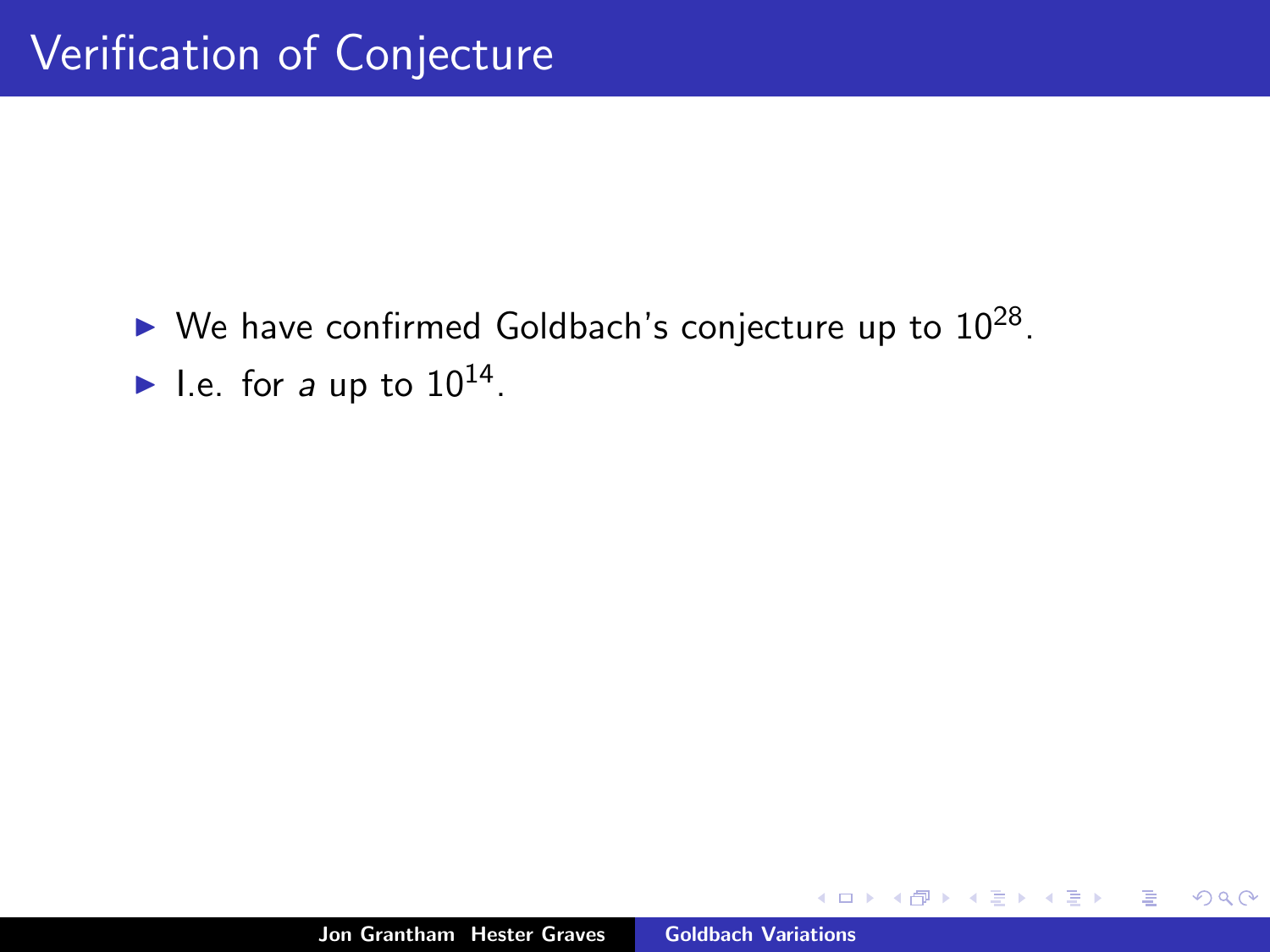- $\blacktriangleright$  We have confirmed Goldbach's conjecture up to  $10^{28}$ .
- I.e. for a up to  $10^{14}$ .
- $\blacktriangleright$  How do you confirm it, given this 30+ terabyte list?

 $2Q$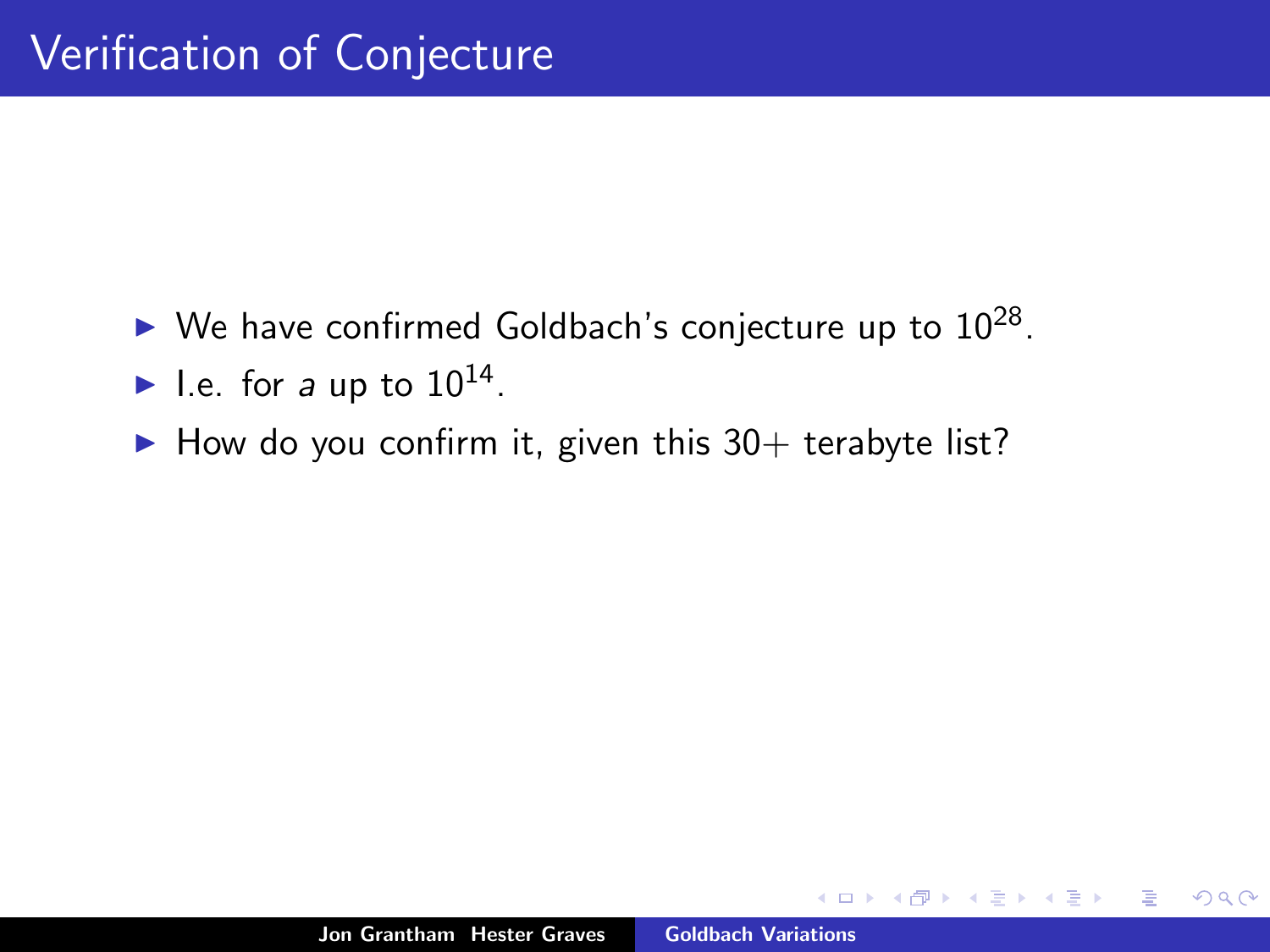- $\blacktriangleright$  We have confirmed Goldbach's conjecture up to  $10^{28}$ .
- I.e. for a up to  $10^{14}$ .
- $\blacktriangleright$  How do you confirm it, given this 30+ terabyte list?
- In Let  $a_n$  be the *n*th integer such that  $a_n^2 + 1$  is prime.
- ► Is  $a_n a_{n-1} = a_i$  for some *i*? How about  $a_n a_{n-2}$ ?
- $\blacktriangleright$  How far back do you have to go?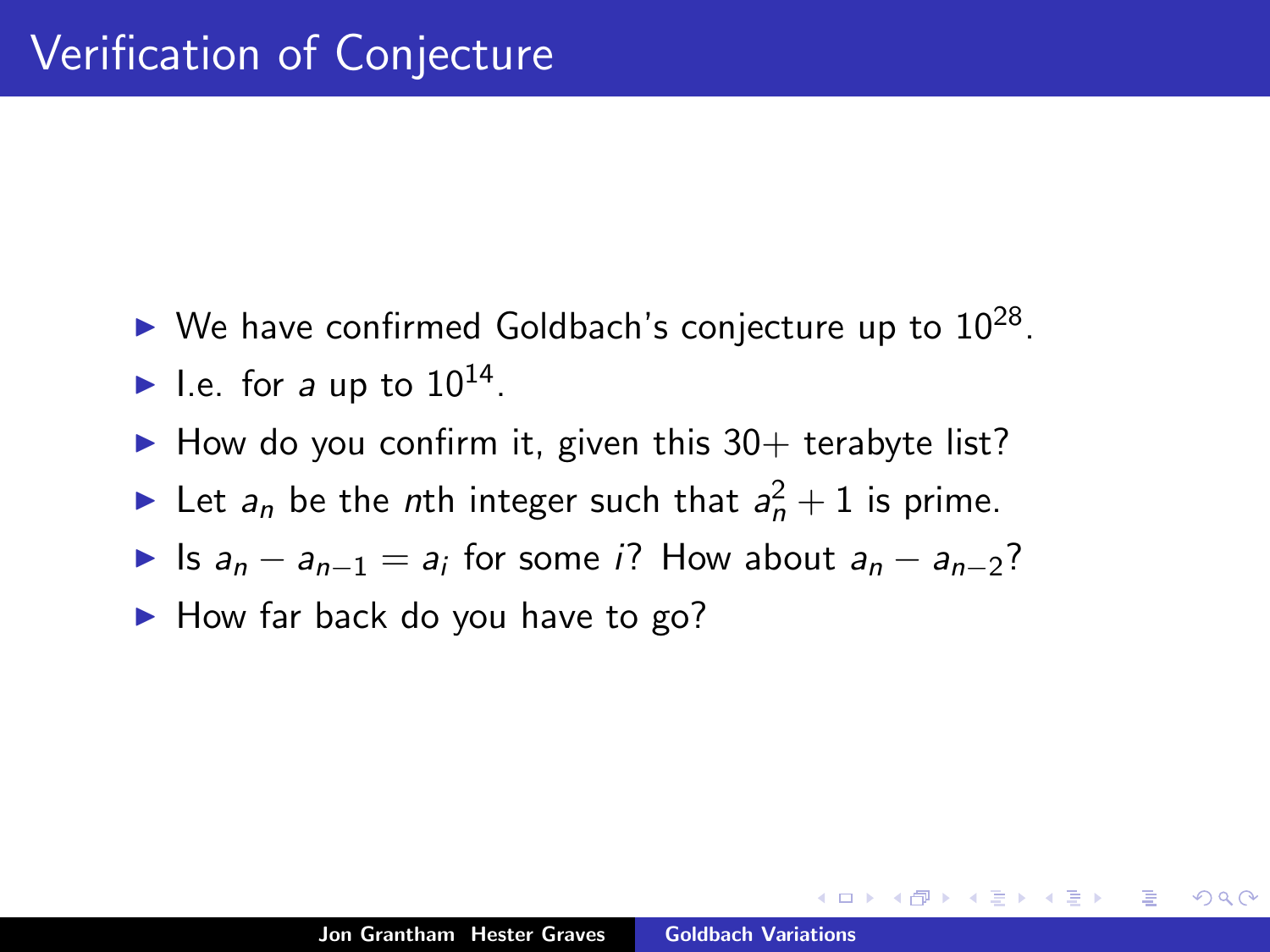### Large values of  $j(a_n)$

- ► Let  $j(a_n)$  be the smallest value of *i* such that  $a_n a_{n-i} = a_k$ .
- $\blacktriangleright$  Let's look at champion values.

 $\leftarrow$   $\Box$ 

 $\Box$ 

 $2Q$ 

扂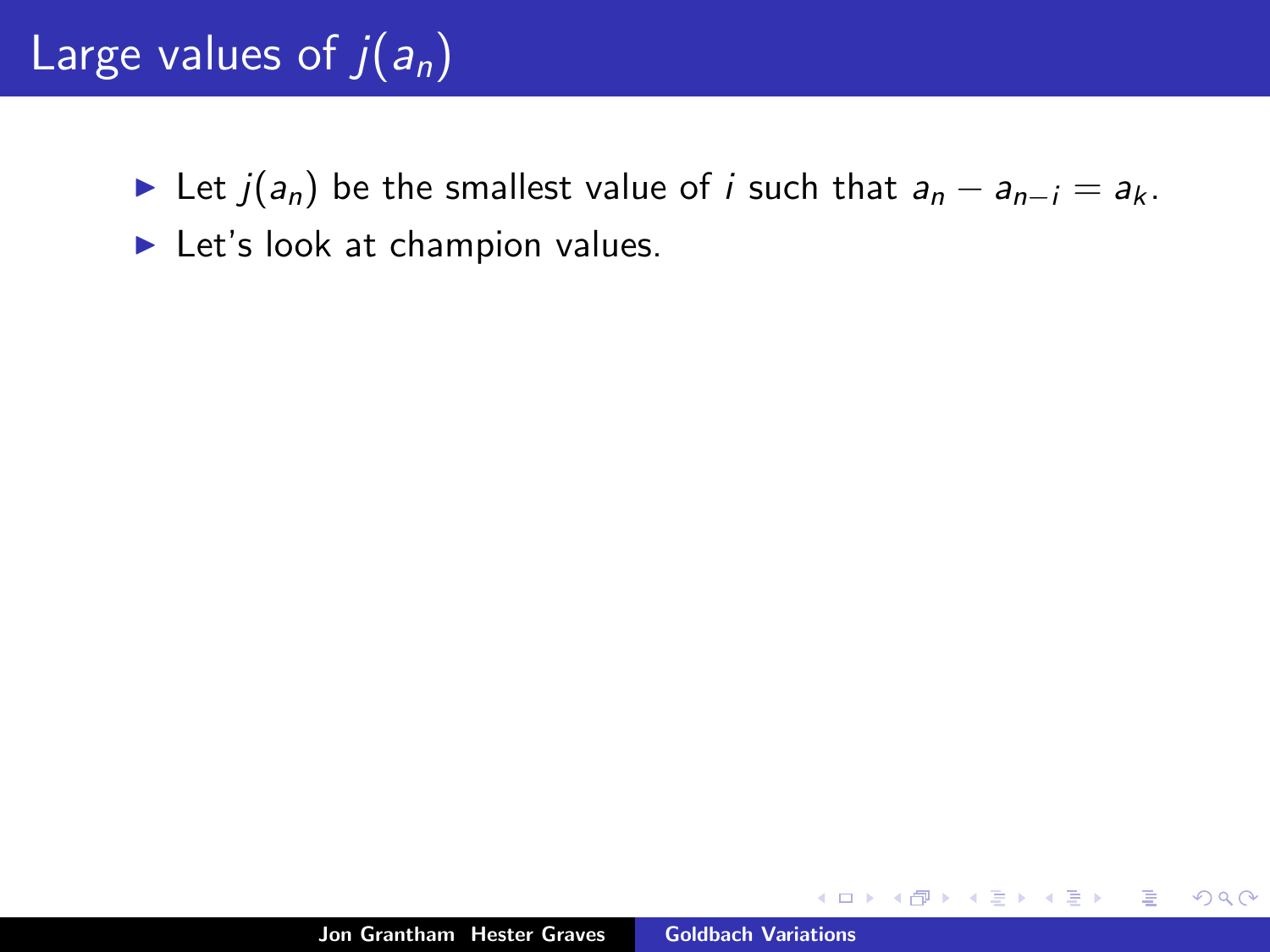### Large values of  $\overline{j}(a_n)$

- ► Let  $j(a_n)$  be the smallest value of i such that  $a_n a_{n-i} = a_k$ .
- $\blacktriangleright$  Let's look at champion values.
- $\blacktriangleright$  j(74) = 3.
- $\blacktriangleright$  j(384) = 6.
- $\blacktriangleright$  j(860) = 7.
- $\blacktriangleright$  j(1614) = 10.
- $\blacktriangleright$  j(7304) = 12.
- $\blacktriangleright$  j(14774) = 14.
- $\blacktriangleright$  j(37884) = 17.
- $\blacktriangleright$   $i(103876) = 21.$
- $\blacktriangleright$  j(191674) = 23.
- $\blacktriangleright$  j(651524) = 24.

4 A D + 4 E

<span id="page-11-0"></span>つくい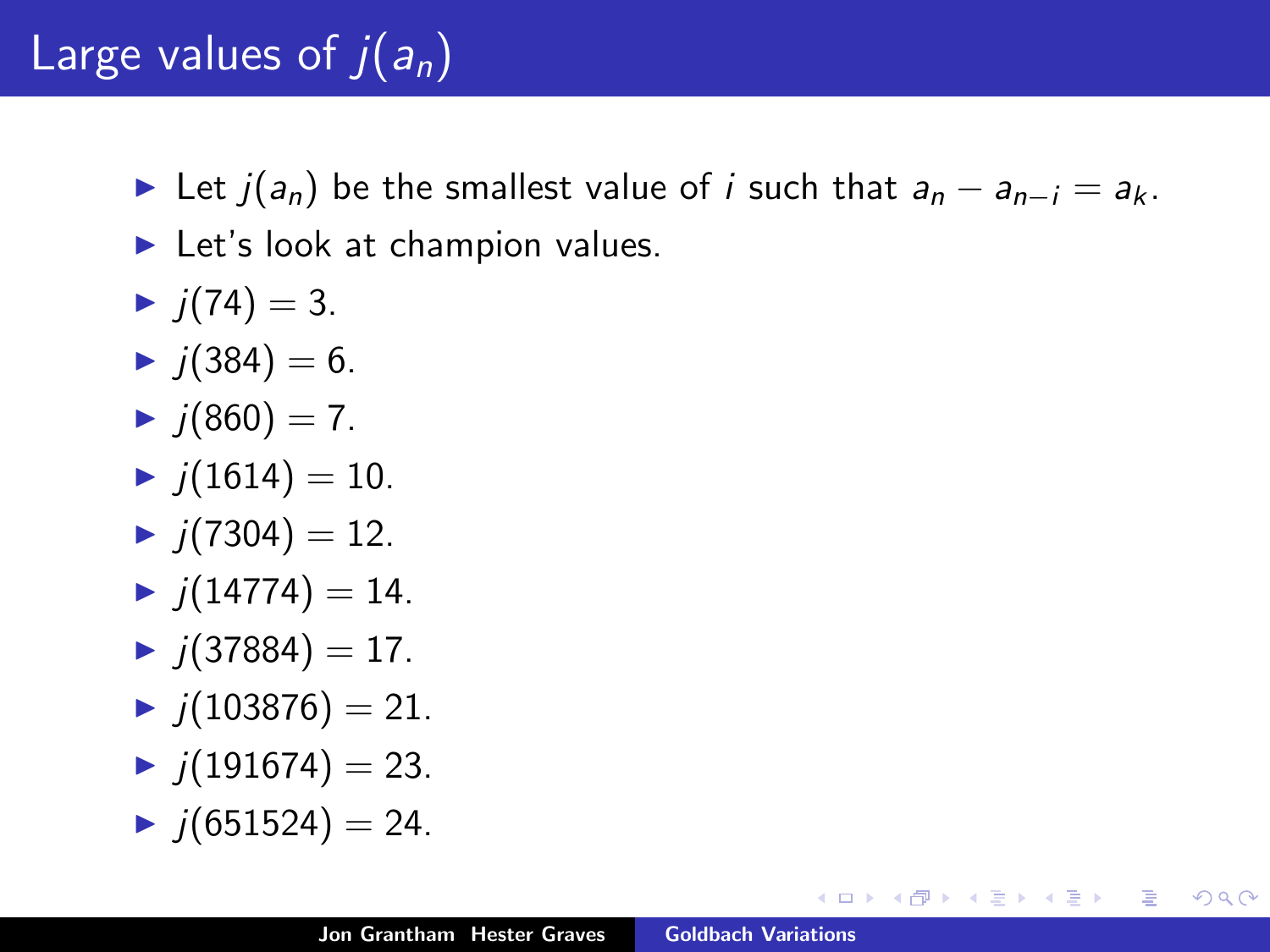# Even larger values of  $j(a_n)$

- $\blacktriangleright$  j(681474) = 26.
- $\blacktriangleright$   $i(1174484) = 38$ .
- $\blacktriangleright$  j(10564474) = 44.
- $\blacktriangleright$  j(19164094) = 48.
- $\blacktriangleright$  i(30294044) = 52.
- $\blacktriangleright$  j(279973066) = 56.
- $\blacktriangleright$  j(709924604) = 58.
- $\blacktriangleright$  j(2043908624) = 64.
- $\blacktriangleright$  j(2381625424) = 65.
- $\blacktriangleright$  j(4862417304) = 69.
- $\blacktriangleright$  j(8476270536) = 70.
- $\blacktriangleright$  j(10835743444) = 71.
- $\blacktriangleright$  j(58917940844) = 83.
- $\blacktriangleright$  j(88874251714) = 90.
- $\blacktriangleright$  j(109327832464) = 105.
- $\blacktriangleright$  j(2537400897706) = 125.

∢ ロ ▶ ( 御 ) ( を ) ( を ) (

唾

<span id="page-12-0"></span>つくい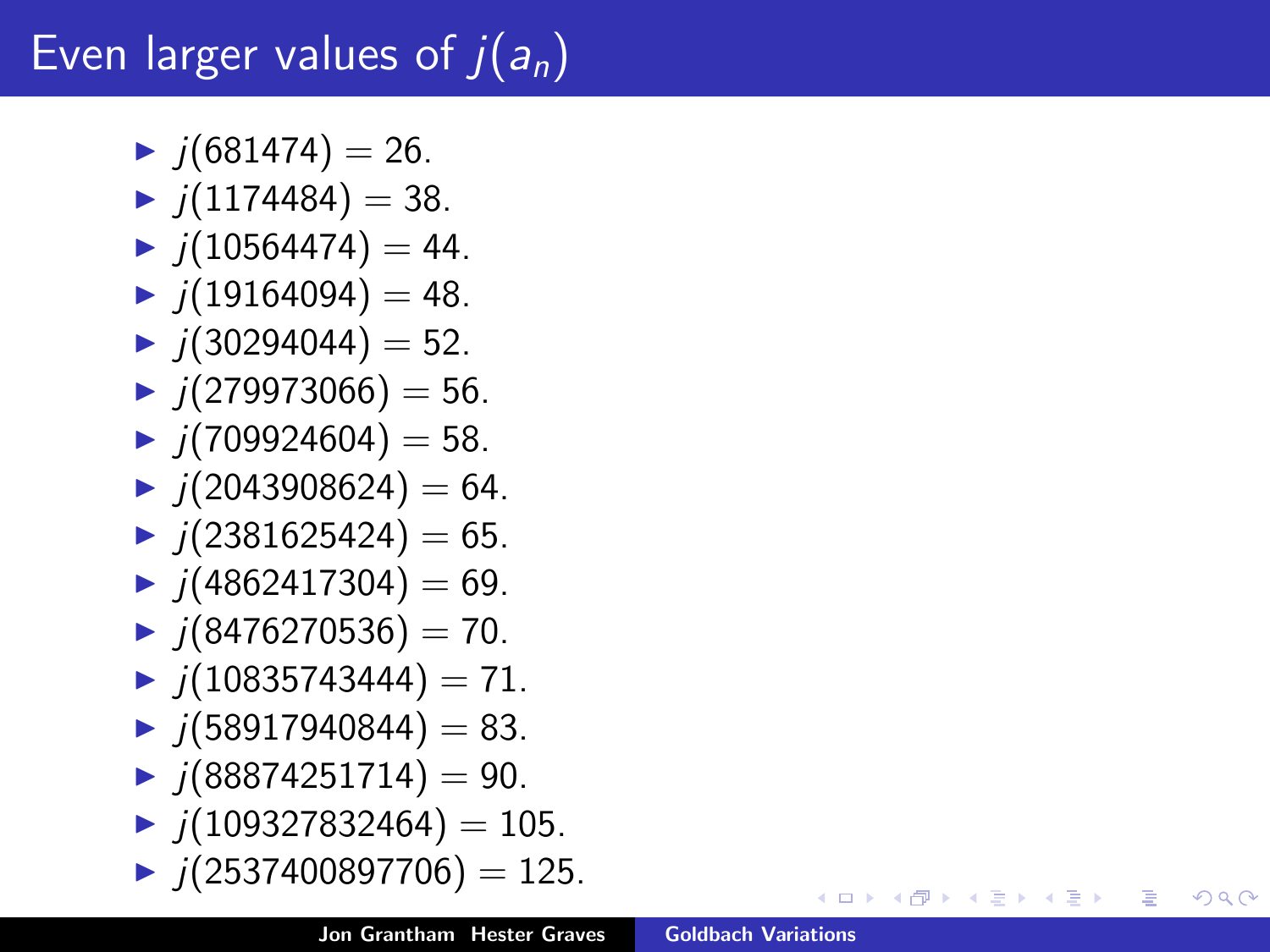# Even larger values of  $j(a_n)$

- $\blacktriangleright$  j(681474) = 26.
- $\blacktriangleright$   $i(1174484) = 38$ .
- $\blacktriangleright$  j(10564474) = 44.
- $\blacktriangleright$  j(19164094) = 48.
- $\blacktriangleright$   $i(30294044) = 52$ .
- $\blacktriangleright$  j(279973066) = 56.
- $\blacktriangleright$  j(709924604) = 58.
- $\blacktriangleright$  j(2043908624) = 64.
- $\blacktriangleright$  j(2381625424) = 65.
- $\blacktriangleright$  j(4862417304) = 69.
- $\blacktriangleright$  j(8476270536) = 70.
- $\blacktriangleright$  j(10835743444) = 71.
- $\blacktriangleright$  j(58917940844) = 83.
- $\blacktriangleright$  j(88874251714) = 90.
- $\blacktriangleright$  j(109327832464) = 105.
- <span id="page-13-0"></span> $\blacktriangleright$  j(2[53](#page-12-0)[74](#page-14-0)[0](#page-12-0)0[8](#page-13-0)[9](#page-14-0)[77](#page-0-0)[06](#page-24-0)) = 125.≈ 4.376 log(2537400897706[\).](#page-0-0)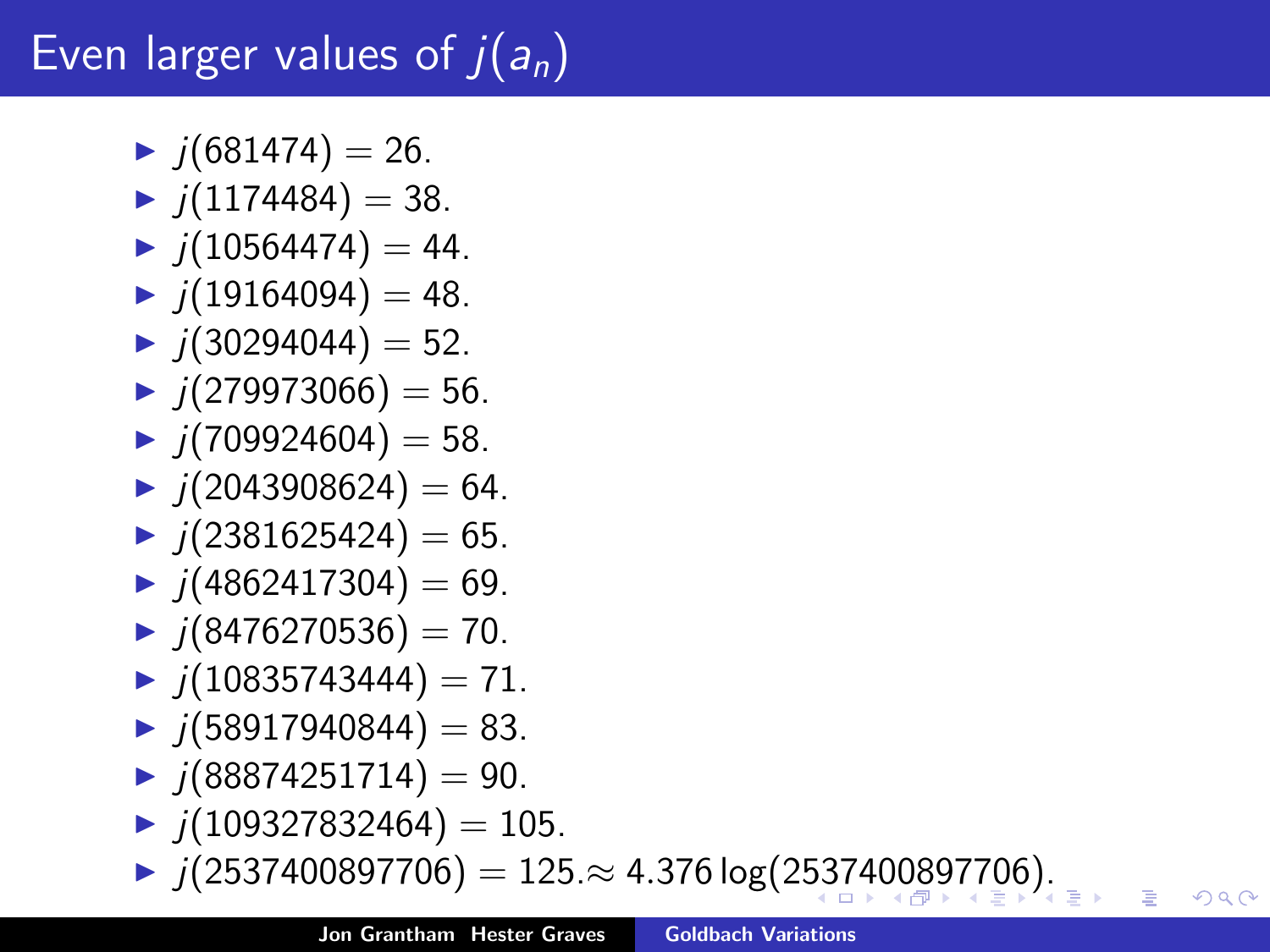- $\triangleright$  There are few unconditional results about primes of a special form.
- ▶ So let's assume a well-known conjecture.

 $\leftarrow$   $\Box$ 

高

重

<span id="page-14-0"></span> $2Q$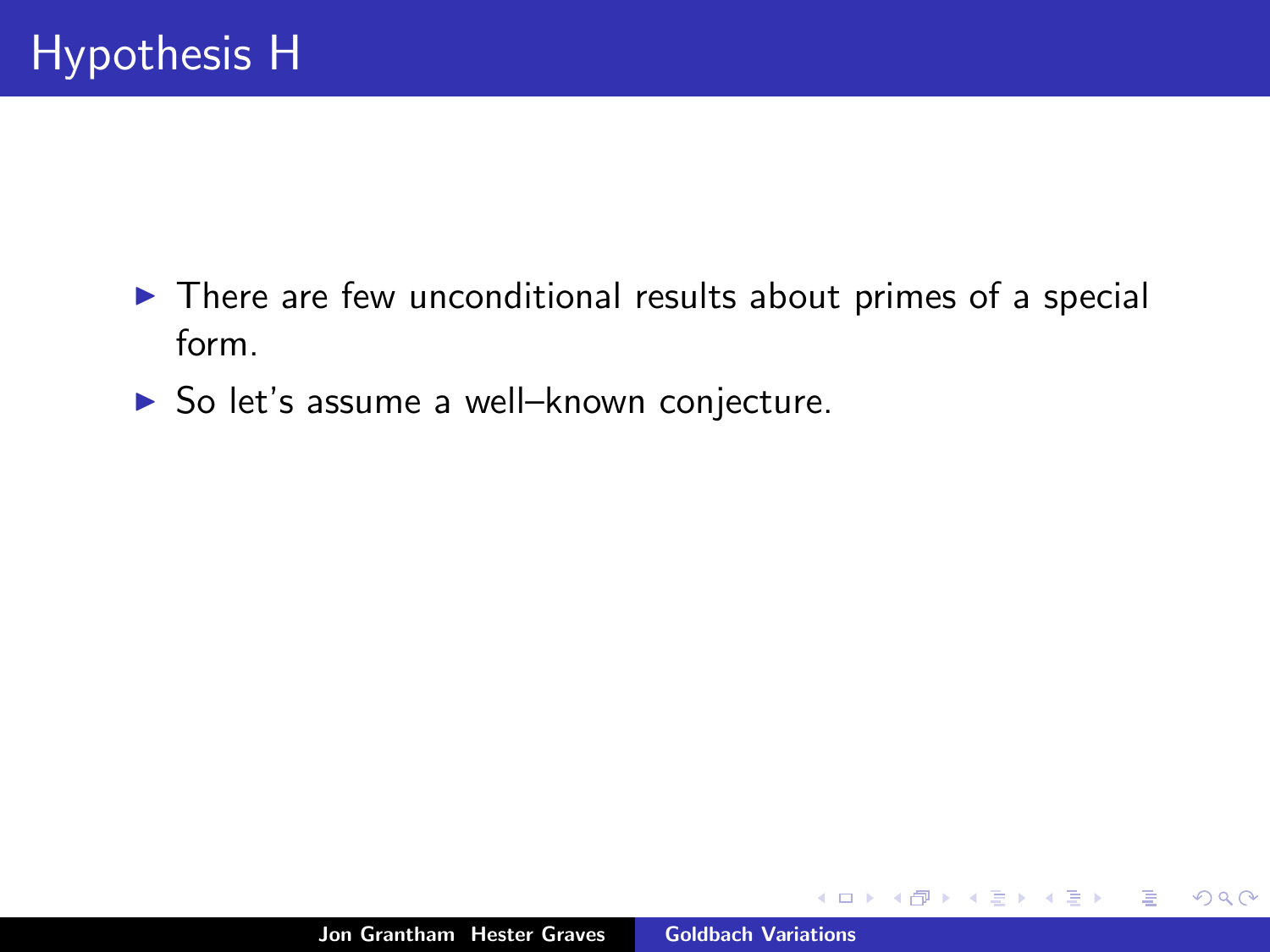- $\triangleright$  There are few unconditional results about primes of a special form.
- $\triangleright$  So let's assume a well–known conjecture.
- $\triangleright$  Schinzel's Hypothesis H (1958):
- $\blacktriangleright$  Take a set of polynomials  $f_i(x)$  such that there is no p for which  $\prod f_i(a) \equiv 0$  for all  $a \in \mathbb{F}_p$ .
- $\triangleright$  The polynomials are simultaneously prime for infinitely many values of x.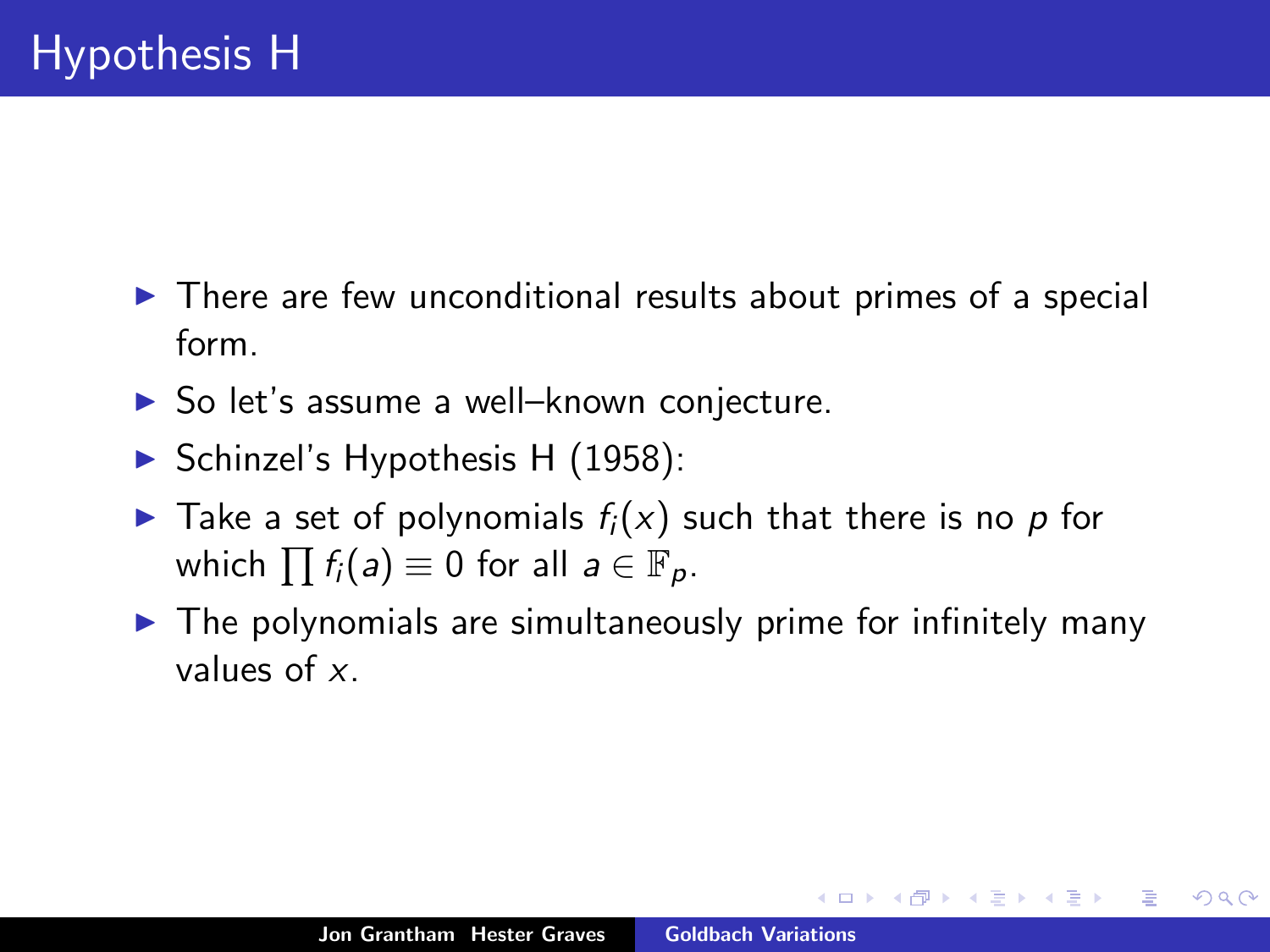- In Let  $f_1(y) = (65y + 9)^2 + 1$  and  $f_2(y) = (65y + 1)^2 + 1$ .
- $\triangleright$  Both will be prime simultaneously infinitely often, assuming Hypothesis H.
- But will they be **consecutive** primes of the form  $x^2 + 1$ ?

 $\Omega$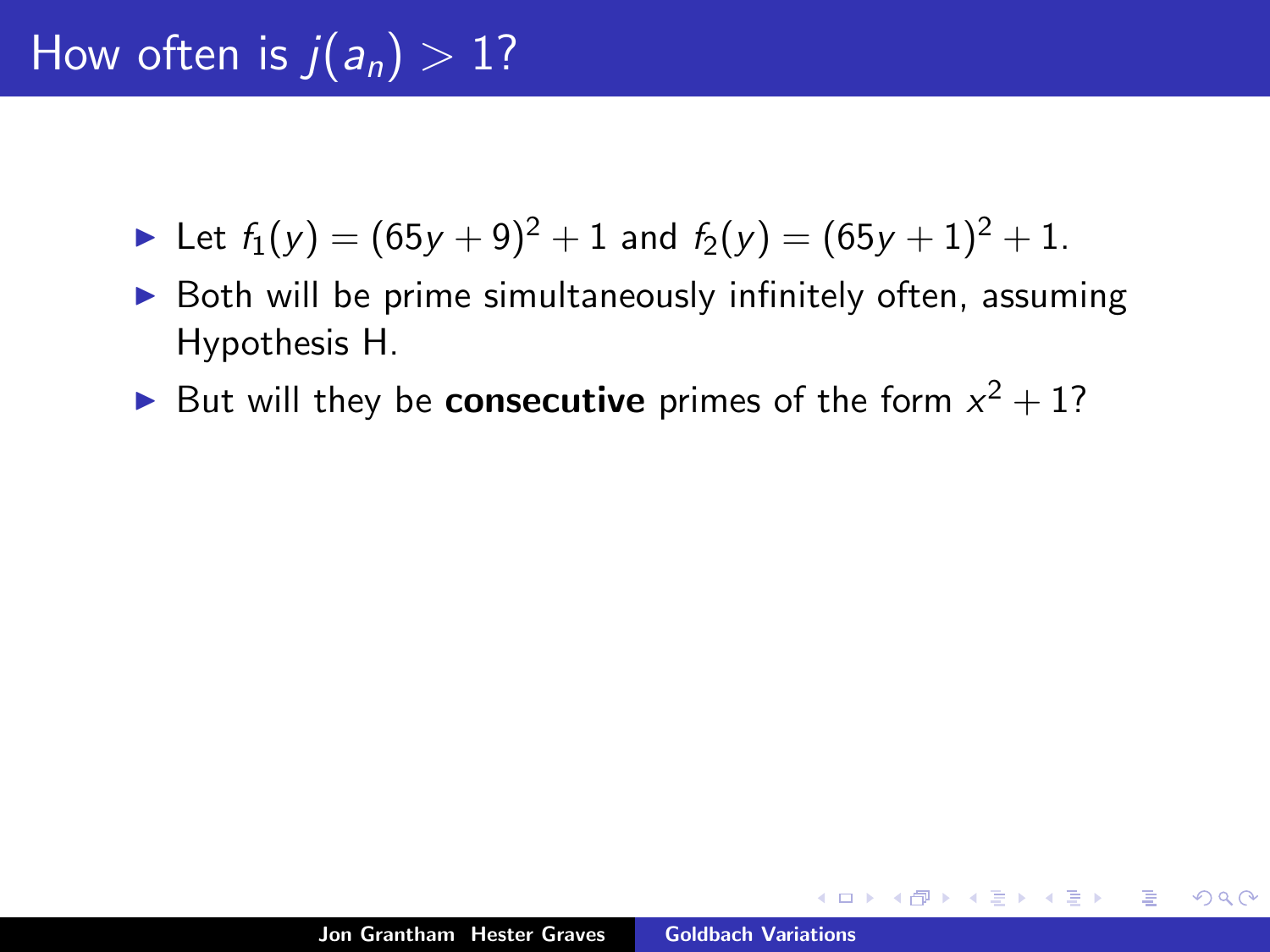- In Let  $f_1(y) = (65y + 9)^2 + 1$  and  $f_2(y) = (65y + 1)^2 + 1$ .
- $\triangleright$  Both will be prime simultaneously infinitely often, assuming Hypothesis H.
- But will they be **consecutive** primes of the form  $x^2 + 1$ ?
- <sup>I</sup> Yes!
- $(65y + 3)^2 + 1 \equiv 0 \mod 5$ .
- $\blacktriangleright$   $(65y + 5)^2 + 1 \equiv 0 \mod 13$ .
- $\blacktriangleright$  (65y + 7)<sup>2</sup> + 1 ≡ 0 mod 5.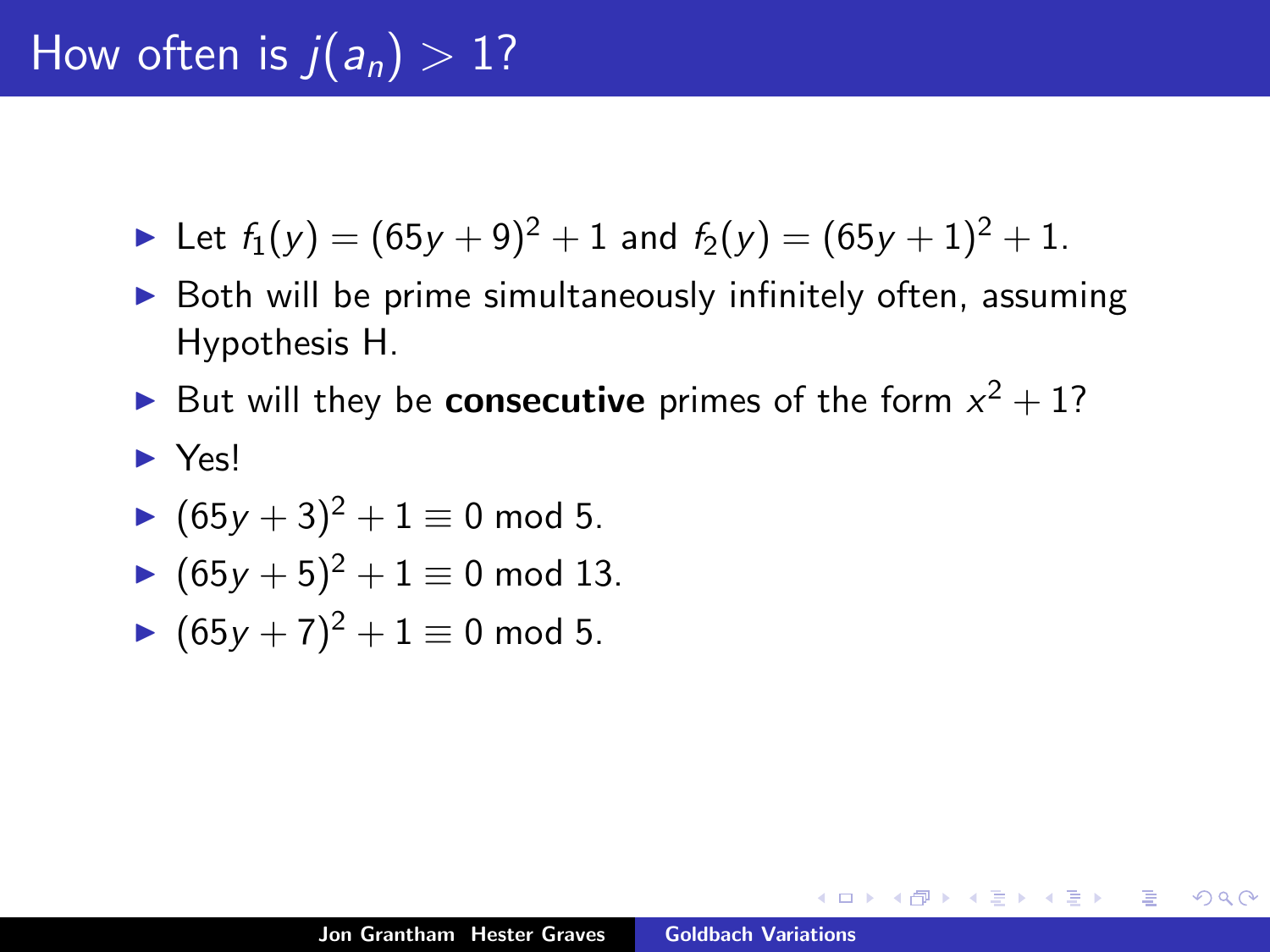- In Let  $f_1(y) = (65y + 9)^2 + 1$  and  $f_2(y) = (65y + 1)^2 + 1$ .
- $\triangleright$  Both will be prime simultaneously infinitely often, assuming Hypothesis H.
- But will they be **consecutive** primes of the form  $x^2 + 1$ ?
- <sup>I</sup> Yes!
- $(65y + 3)^2 + 1 \equiv 0 \mod 5$ .
- $\blacktriangleright$   $(65y + 5)^2 + 1 \equiv 0 \mod 13$ .
- $\blacktriangleright$  (65y + 7)<sup>2</sup> + 1 ≡ 0 mod 5.
- Any such  $f_1(x) f_2(x) = 8 \notin A$ .
- $\triangleright$  So  $i(a_n) > 1$  infinitely often.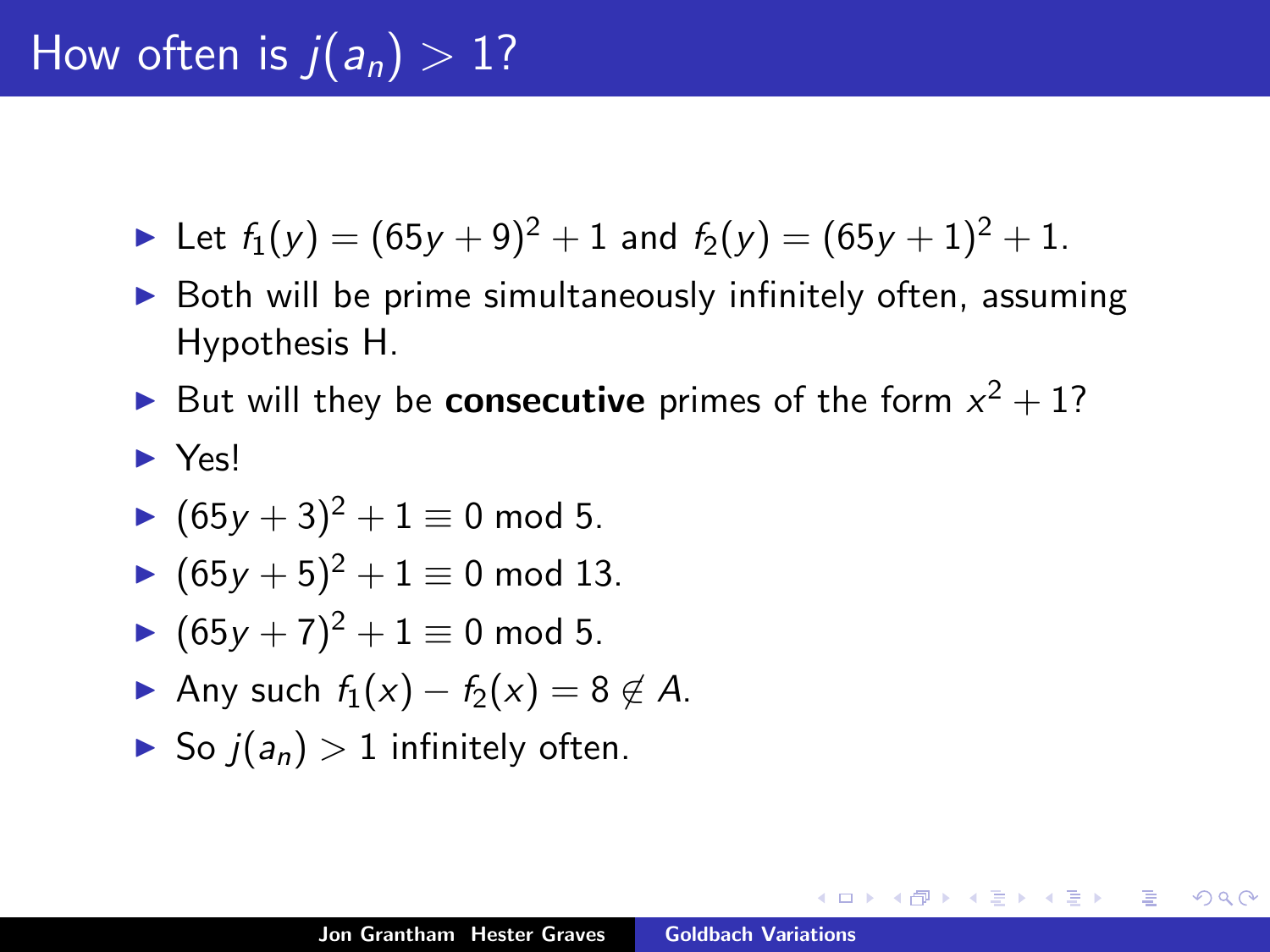- $\triangleright$  Assuming Hypothesis H, a more complicated version of this argument gives lim sup $_{n\rightarrow\infty}$   $j(a_n) = \infty$ .
- It is easy to form the polynomials, but mildly tricky to ensure that the polynomials aren't identically zero for some p.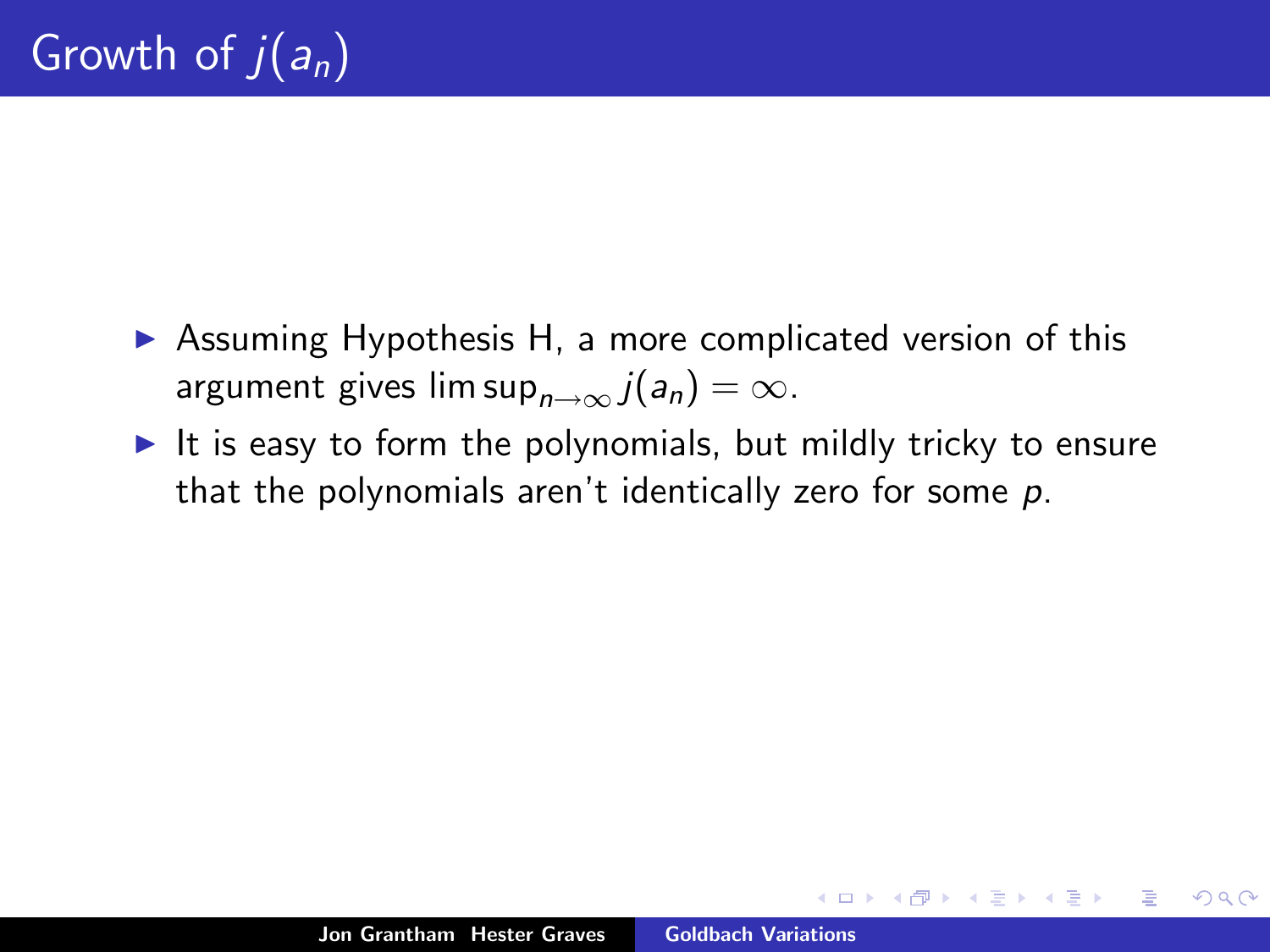- $\triangleright$  Assuming Hypothesis H, a more complicated version of this argument gives lim sup $_{n\rightarrow\infty}$   $j(a_n) = \infty$ .
- It is easy to form the polynomials, but mildly tricky to ensure that the polynomials aren't identically zero for some  $p$ .
- $\triangleright$  A less complicated version of this argument gives  $\liminf_{n\to\infty}$   $i(a_n)=1$ .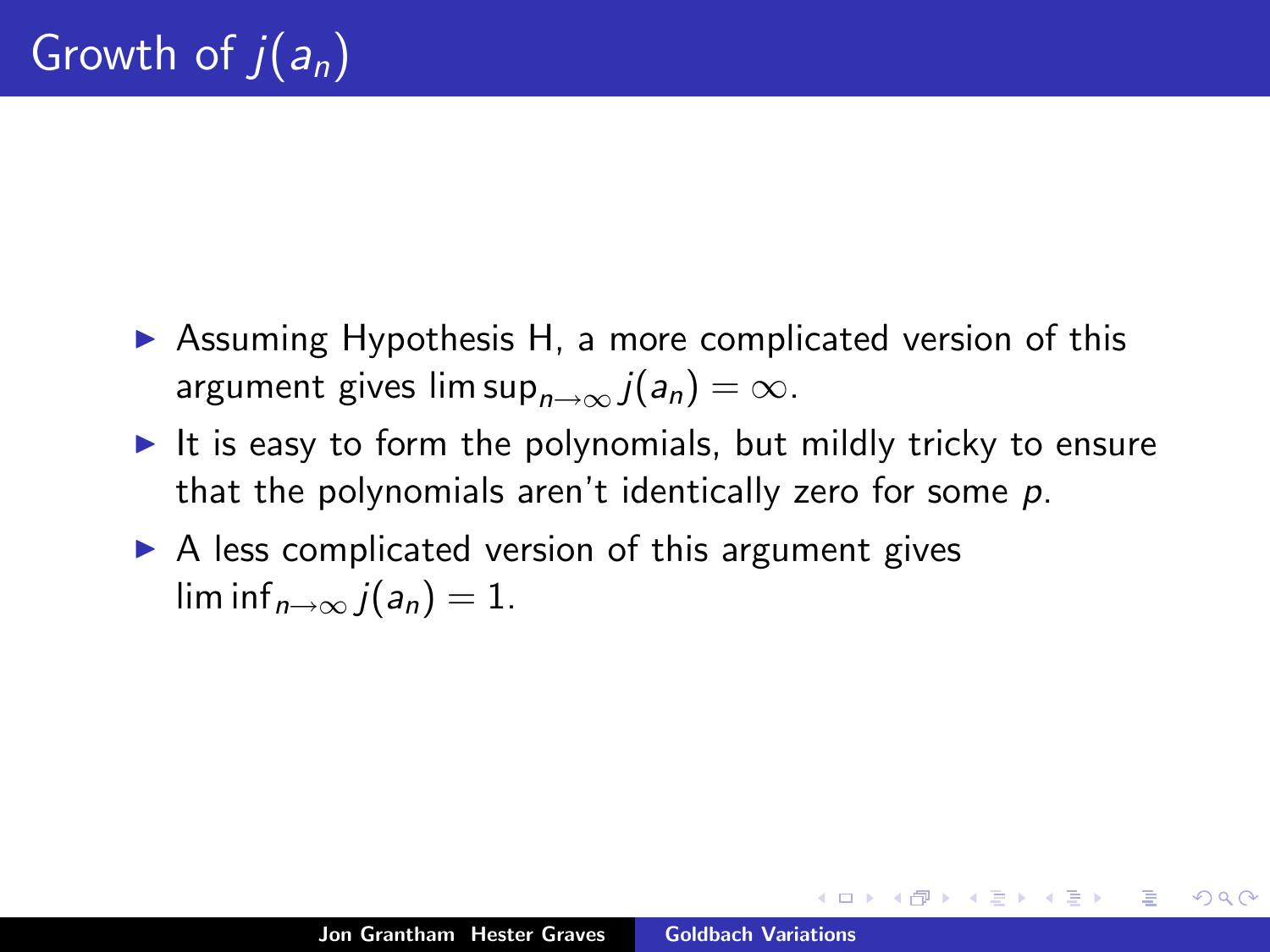- $\blacktriangleright$  It is fun to verify the conjecture of Goldbach.
- $\blacktriangleright$  However, Michael Filaseta asked about a comparison of  $A + A$ to  $2\mathbb{Z}$  instead of just to A.
- In fact, we quickly verify this up to  $10^{11}$ .
- ▶ Conjecture: Let A be the set of numbers a for which  $a^2 + 1$  is prime. Then every  $a \in 2\mathbb{Z}$  ( $a > 0$ ) can be written in the form  $a = b + c$ , for  $b, c \in A$ .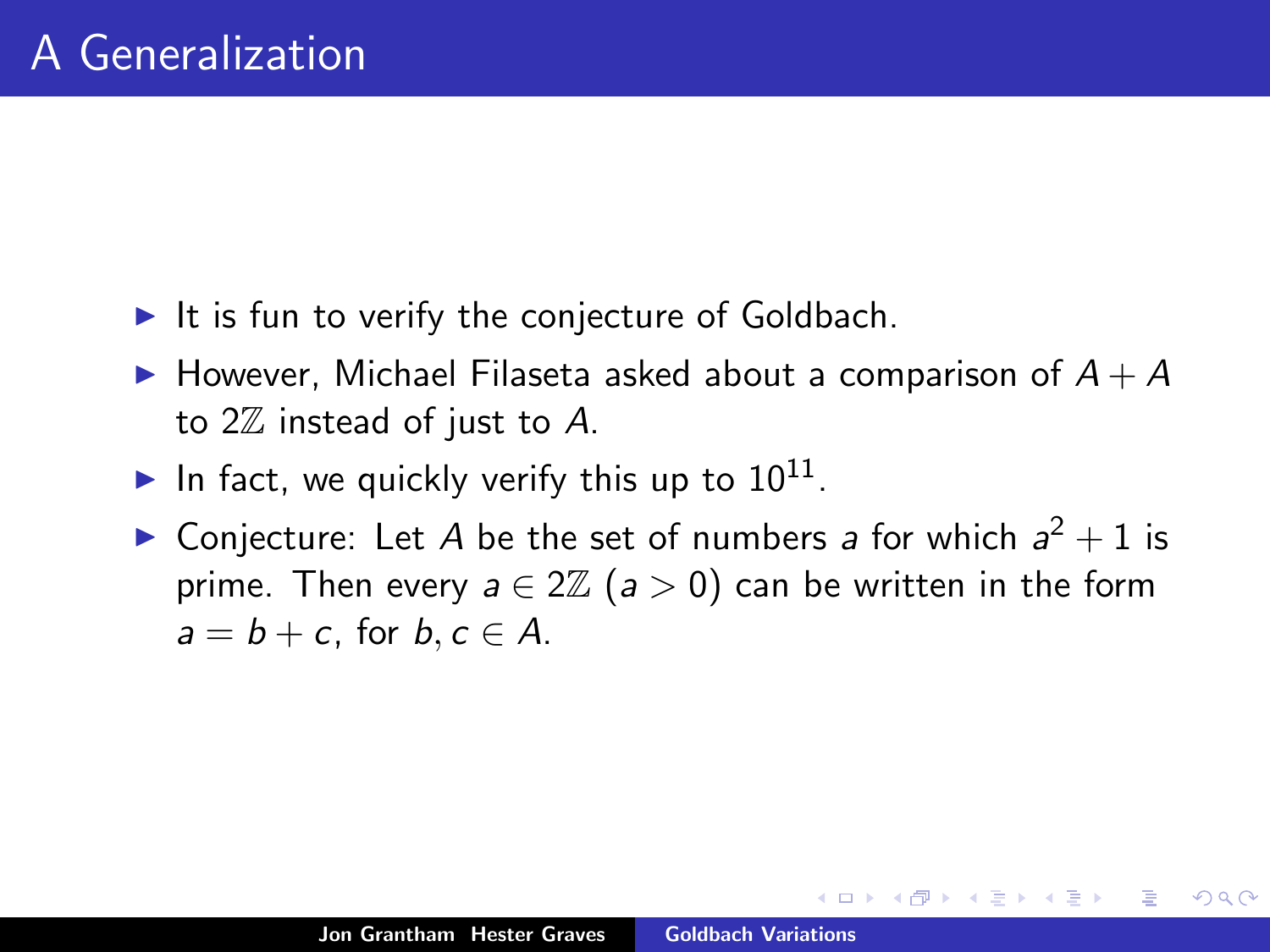- $\blacktriangleright$  What if we think of  $x^2 + 1$  as the 4th cyclotomic polynomial?
- **In Conjecture:** Let  $\phi_k(x)$  be the kth cyclotomic polynomial.
- In Let  $A_k$  be the set of positive integers such that  $\phi_k(x)$  is prime.
- $\triangleright$  Then any sufficiently large even integer can be written as the sum of two elements in  $A_k$ .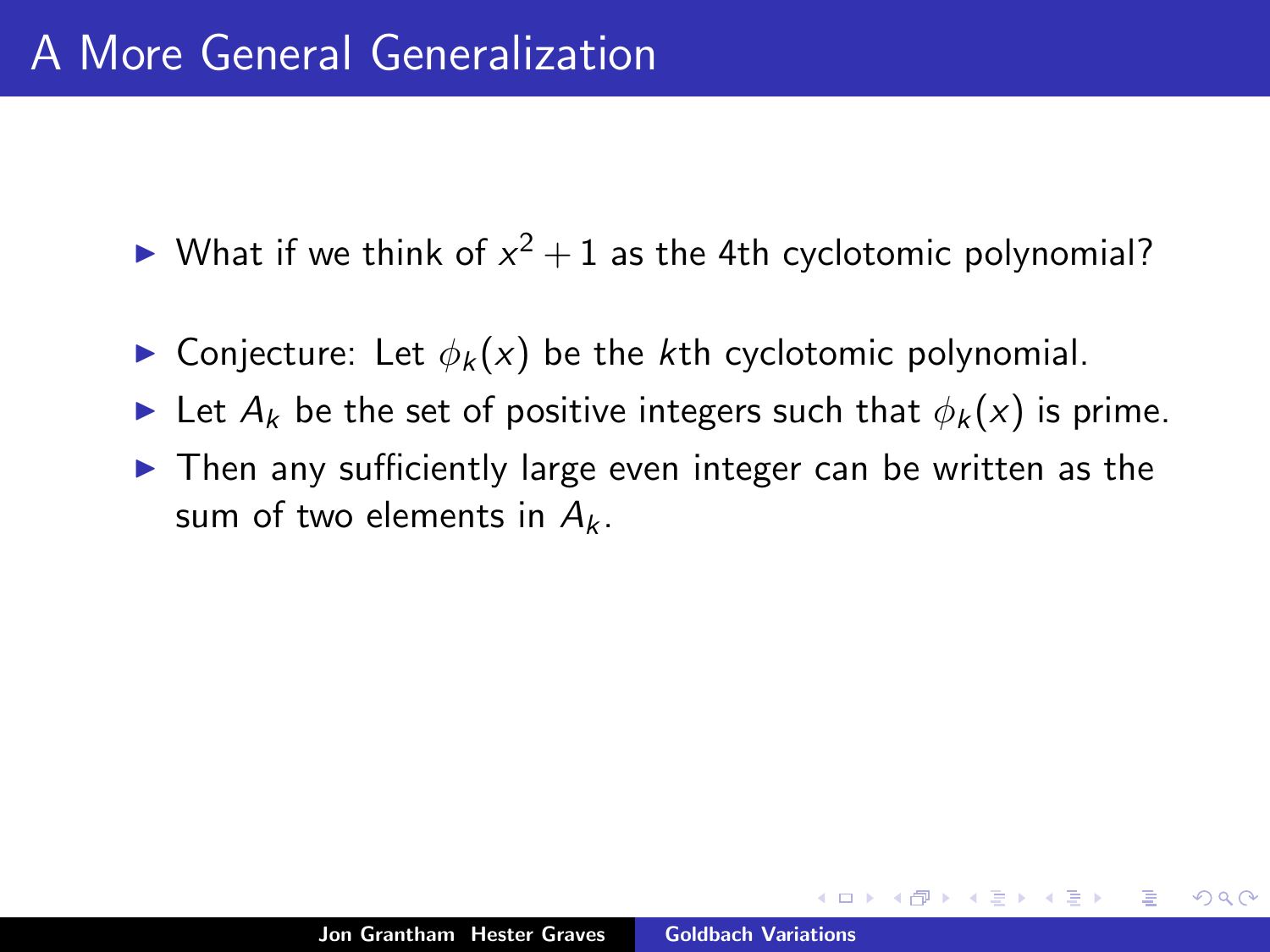- $\blacktriangleright$  What if we think of  $x^2 + 1$  as the 4th cyclotomic polynomial?
- **In** Conjecture: Let  $\phi_k(x)$  be the kth cyclotomic polynomial.
- In Let  $A_k$  be the set of positive integers such that  $\phi_k(x)$  is prime.
- $\triangleright$  Then any sufficiently large even integer can be written as the sum of two elements in  $A_k$ .
- For  $k = 1$  and  $k = 2$  this is actually the more famous Goldbach conjecture!
- $\triangleright$  For  $k = 4$ , this is the less–famous conjecture we had been studying.